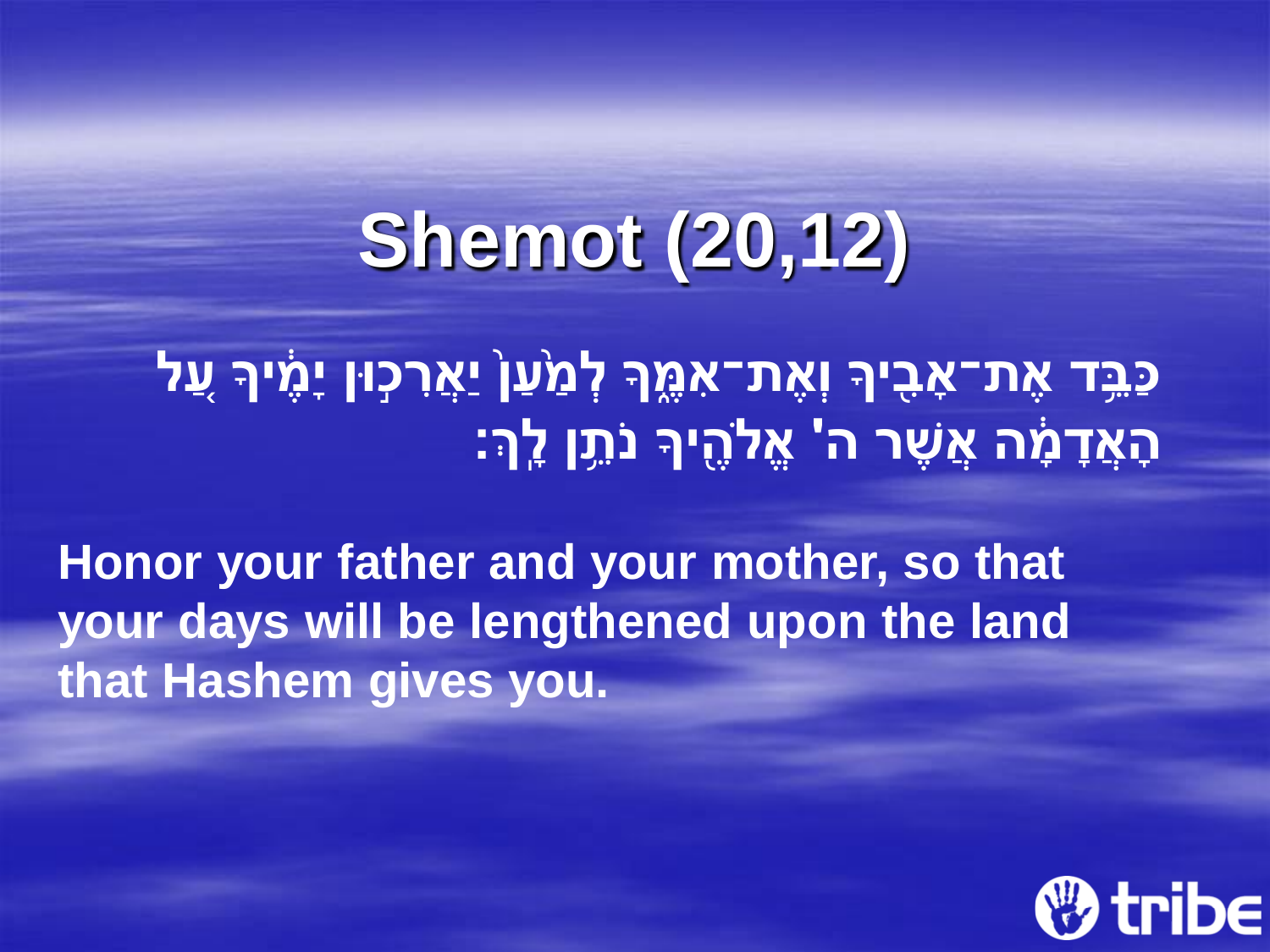# **Devarim (11,21)**

**לְ מַַּ֨ עַּ ן יִרְ בּ֤ ּו יְמ יכֶםַ֙ וִימ ֣ י בְ נ יכֶֶ֔ ם עַַּ֚ ל הָָֽ אֲדָ מֶָ֔ ה אֲשֶַ֨ ר ׁנִשְׁבָּע ה' לַאֲבֹתֵיכֶם לָתֵת לָהֶם כִּימֵי הַשָּׁמַיִם עַּ ל־הָ אָָֽ רֶ ץ׃** 

**In order to prolong your days and the days of your children, upon the land that Hashem has sworn to give your fathers, like the days of the heaven over earth.**

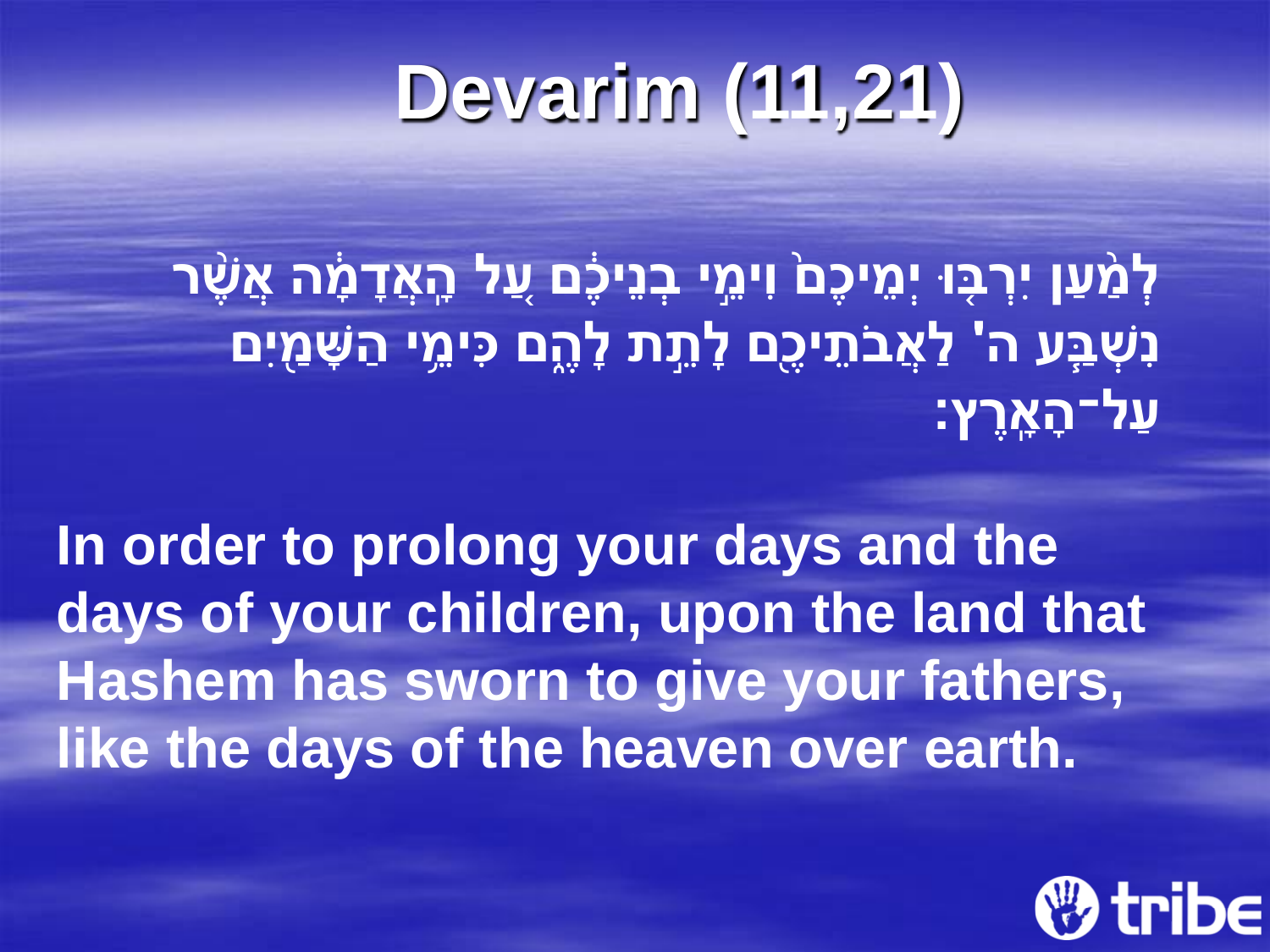### **Devarim (22, 7)**

**שַּ ל ּ֤ חַּ תְ שַּ לַּ חַ֙ אֶ ת־הָ א ֶ֔ ם וְאֶ ת־הַּ בָ נִִ֖ים תִָֽ קַָּֽ ח־לְֶָּ֑ך לְ מַַּ֙ עַּ ןַ֙ יִ֣יטַּ ב לֶָ֔ ְך וְהַּ אֲרַּ כְ תִָ֖ יָמִָֽ ים׃** 

**You shall send away the mother, and take the young for yourself, so that it will be good for you and you shall prolong your days.**

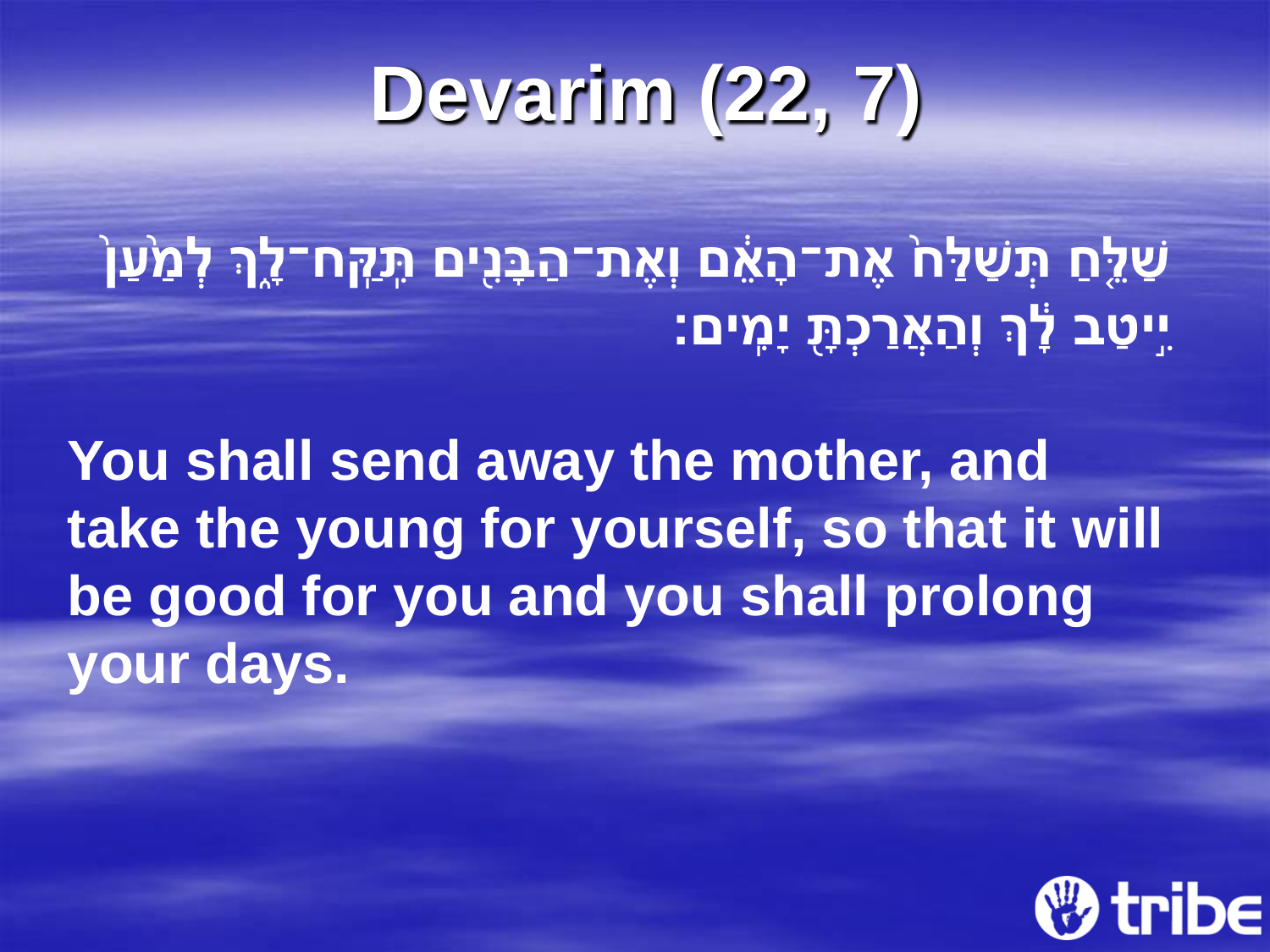#### **Devarim (25, 15)**

#### **אֶ֣ בֶ ן שְ ל מָּ֤ ה וָצֶַ֙דֶ קַ֙ יִָֽהְ יֶה־לֶָ֔ ְך א יפַָּ֧ ה שְ ל מָָ֛ ה וָצִֶ֖דֶ ק יִָֽהְ יֶה־לְֶָּ֑ך לְ מַַּ֙ עַּ ןַ֙ יַּאֲרִ֣ יכּו יָמֶֶ֔ יָך עַַּ֚ ל הָֽ ָ אֲדָ מֶָ֔ ה אֲשֶ ר ה' אֱֹלהִֶ֖ יָך נֹת ֵּ֥ ן לָָֽ ְך׃**

**You must have completely honest weights and completely honest measures so that your days shall be lengthened on the land that Hashem gives you.**